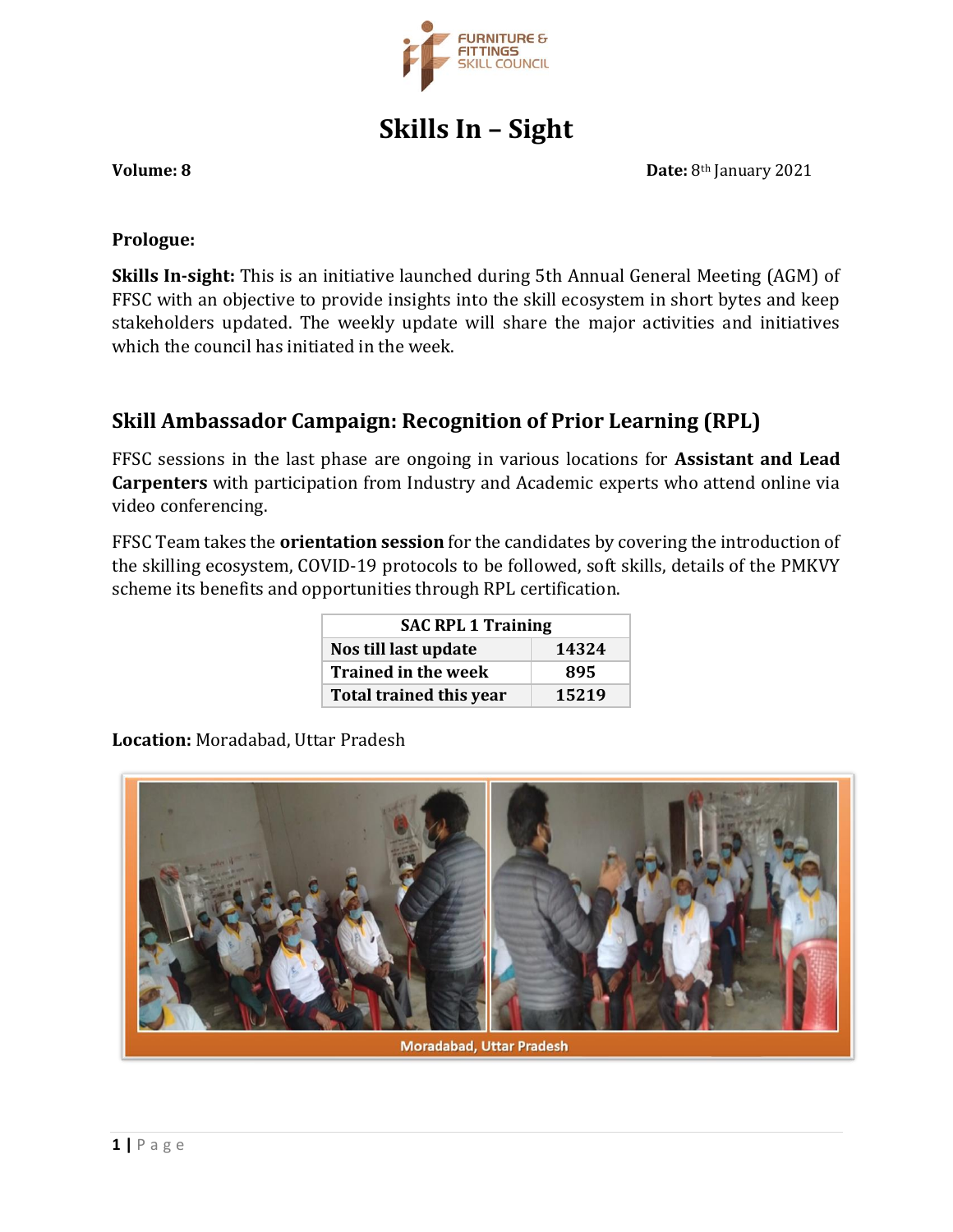

### **Assessment Session:**

Assessment for the candidates conducted online through mobile phones/tablets to attain RPL certification.



# **Projects under Ministry of Social Justice and Empowerment (MoSJE)**

**Short Term Training:** Ongoing training Batch in the Job Role: Lead Carpenter Wooden Furniture (FFS/Q0104) under the scheme: National Safai Karamcharis Finance Development Corporation (NSKFDC) in Kota, Rajasthan.



Industry session for the candidates was presented by the experts from Narsi Group who gave an overview of the industry and safety protocols to be followed in working environment.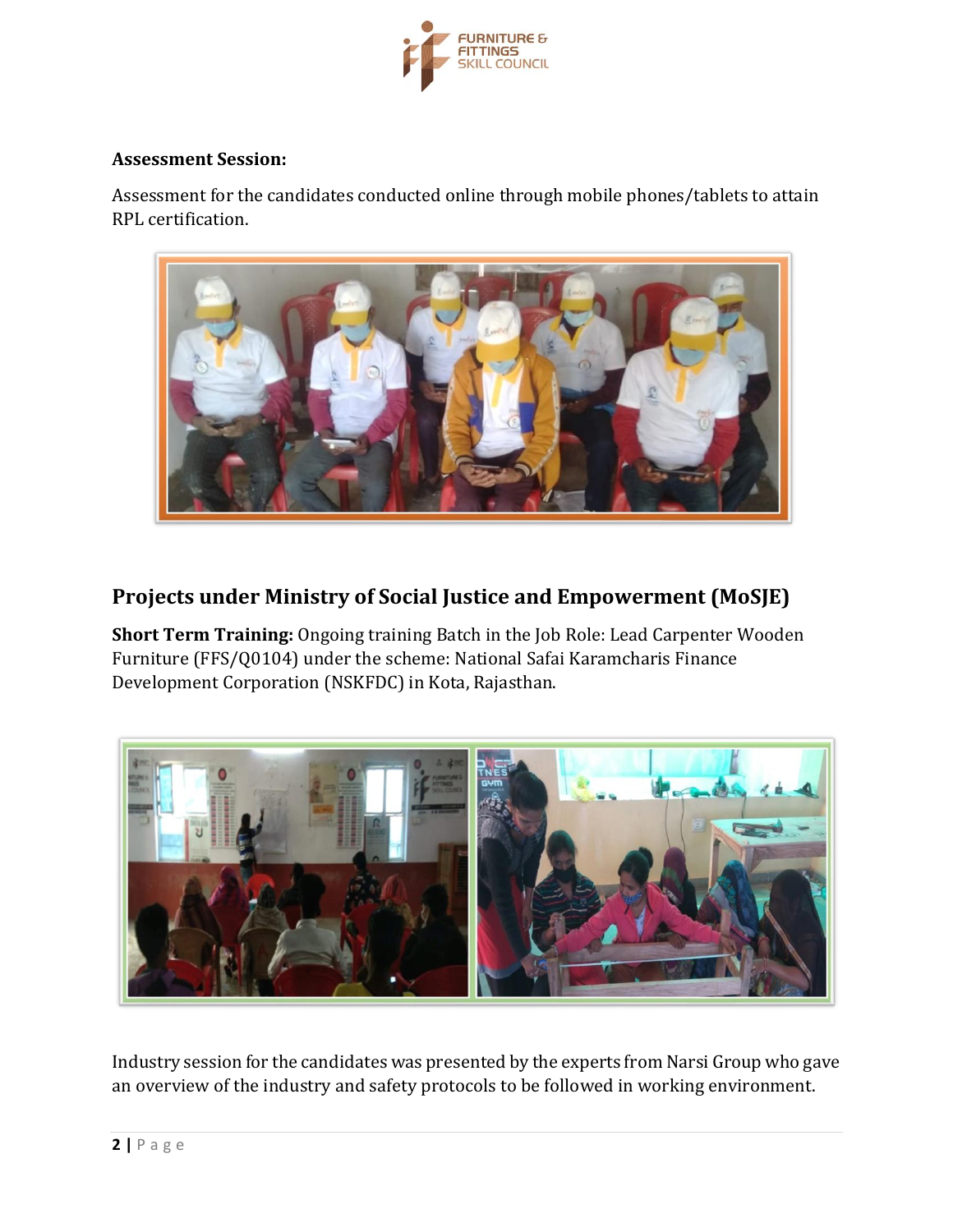

**Selection Committee Meeting** organised for Job role Lead Carpenter-Wooden Furniture (FFS/Q0104) under National Safai Karamcharis Finance & Development Corporation (NSKFDC) at Banaskantha, Gujarat by Technical Education.



Selection committee meetings help in shortlisting the right candidates for Short Term Training programs with the help of counselling sessions and document verification of the candidates.

# **ASEEM Portal – Demand Aggregation made easy**

Aatamanirbhar Skilled Employee Employer Mapping (ASEEM) acts as a directory of skilled workforce. The objective is to provide a platform that matches supply of skilled workforce with the market demand, thereby facilitating better livelihood opportunities. The portal also acts as an aggregator of the manpower demand which is put by the industry for each of the sector.



The above pie charts indicate the overall demand data (left) posted by the industry and the supply data (right) of the trained manpower available state wise.